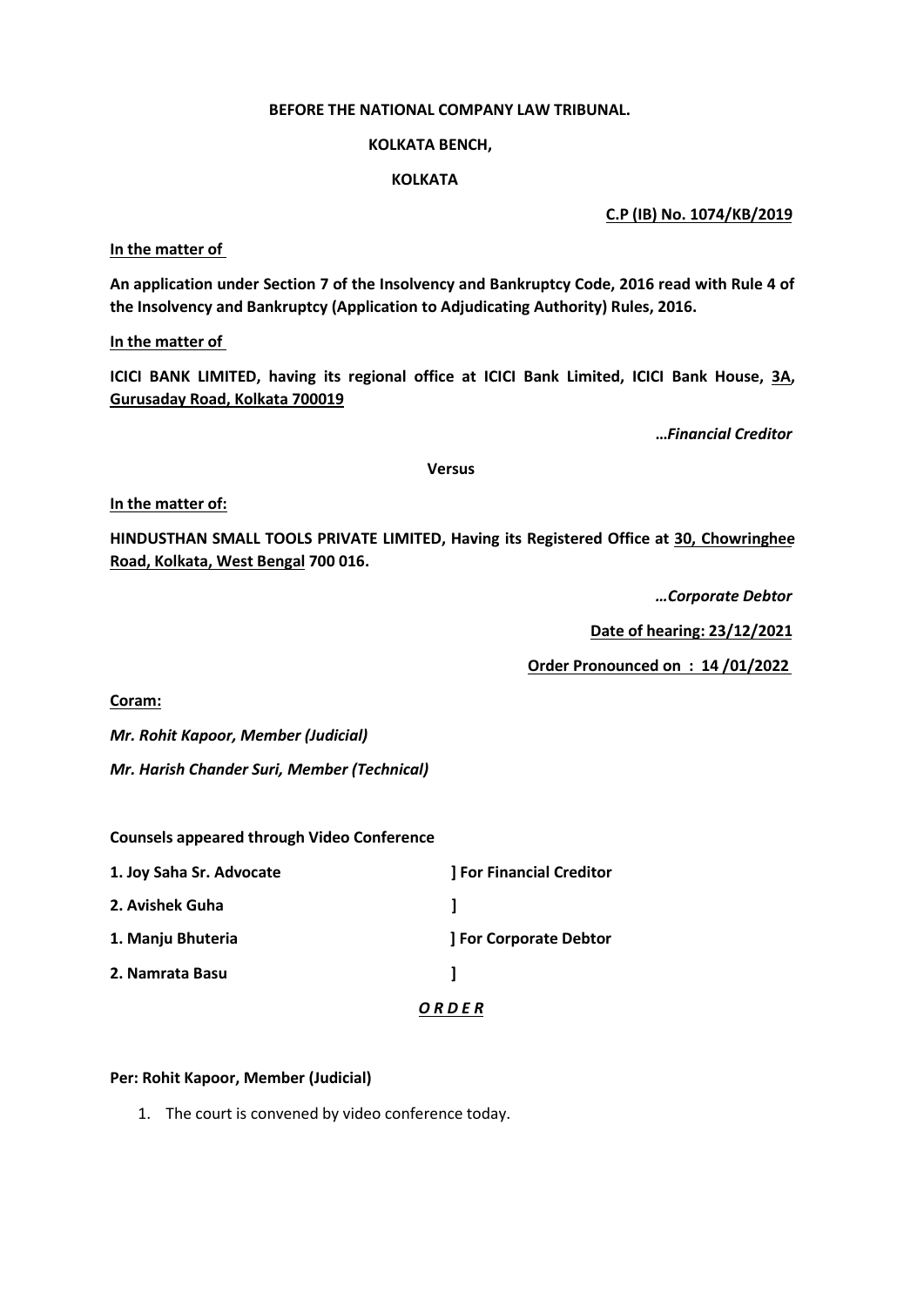- 2. This Petition under Section 7 of the Insolvency and Bankruptcy Code, 2016 read with Rule 4 of the Insolvency and Bankruptcy (Application to Adjudicating Authority) Rules, 2016 has been filed by ICICI Bank Limited through Ms. Arundhati Iyer, (hereinafter referred to as the Financial Creditor). The financial creditor seeks initiation of Corporate Insolvency Resolution Process in respect of Hindusthan Small Tools Private Limited/Corporate Debtor.
- 3. Part IV of the application deals with the details of the Financial Debt. For the facility of records these details are reproduced hereafter.

i.The Financial Creditor sanctioned various credit facilities to Easters Gases Limited ("Borrower/EGL"). The Corporate debtor herein furnished various Corporate Guarantees in favour of the Financial Creditor as contractual comfort for the credit facilities availed by the Borrower, namely Eastern Gases Limited in Liquidation.

ii. In 2005, the Borrower had approached the Financial Creditor for availing working capital facilities for an aggregate of INR 11,95,00,000 ("Overdraft Facility"). Accordingly, the Financial Creditor had issued a Credit Arrangement Letter dated April 30, 2015, to the Borrower stipulating the terms and conditions of the Overdraft Facility more particularly set out in the said Credit Arrangement Letter. The Borrower inter alia entered into a Master Facility Agreement dated May 15, 2015, with the Financial Creditor for an aggregate amount of INR 11,95,00,000.

iii. It is stated that certain modifications to the terms of the Overdraft Facility were made vide an Amendatory Credit Arrangement Letter dated June 01, 2015. On the request of the Borrower for disbursement of Working Capital Demand Loan ("DCDL"), an Amendatory Credit Arrangement Letter dated December 31, 2015 was issued by the Financial Creditor incorporating the terms and conditions of the SCDL, as a sub/limit of the Overdraft Facility along with an additional Derivative facility aggregating to INR 1,10,00,000.

iv.A renewal Credit Arrangement Letter dated March 31, 2016 was issued by the Financial Creditor for renewal of the Overdraft Facility. Further, pursuant to the revision in the facilities sanctioned, a Supplemental Facility Agreement dated May 24, 2016 was executed by and between the Borrower and the Financial Creditor.

v. Over and above the aforesaid limits constitution the facilities duly sanctioned and granted to EGL, due to technical error, on August 31, 2016, an excess drawing power of INR 9,99,75,000.00 (Rupees Nine Crores Ninety – Nine Lacs Seventy Five Thousand Only) was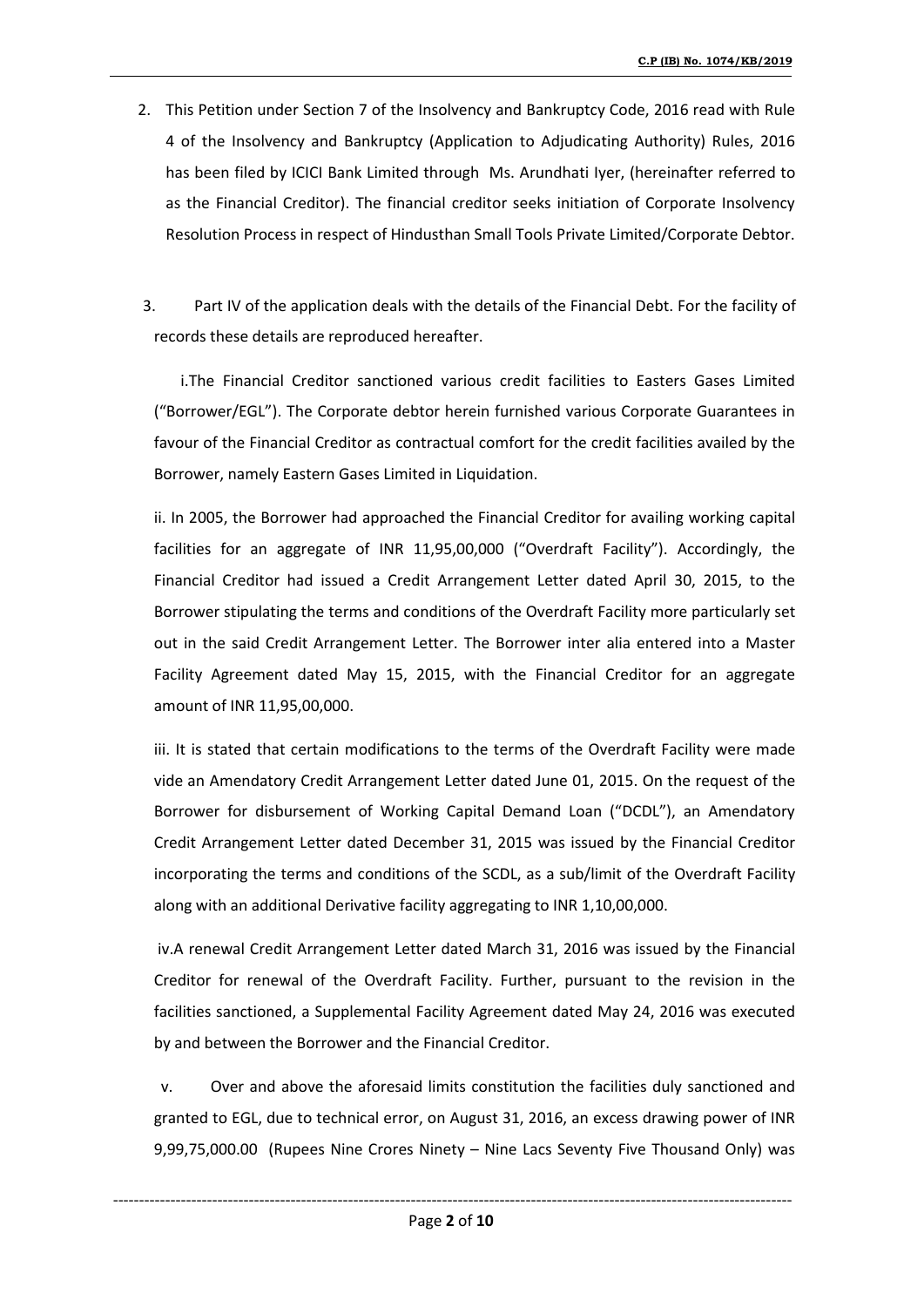inadvertently made available for utilization in the overdraft account of the Borrower. Since this excess drawing power was incorrectly set-up in the account of the Borrower due to technical error in the system of Financial Creditor, it cannot be interpreted to form part of any credit arrangement letter(s) issued by Financial Creditor of facility agreements (including) supplemental agreements thereof) executed by and between the Borrower and Financial Creditor.

vi. It may be noted that prior to the erroneous set-up of INR 9,99,75000 on August 31, 2016, the working capital facilities sanctioned to the Borrower were fully utilized/drawn. Despite being aware of this fact, the Borrower made drawls of an amount aggregating to INR 7,09,71,097.73 from its overdraft account between August 31,2016 to September 1, 2016.

vii.Upon reinstatement of the sanctioned drawing power in the overdraft account as per the original sanction, the overdraft account of the Borrower was overdrawn by an amount of INR 7,09,71,097.73 (Rupees Seven Crores Nine Lacs Seventy One thousand Ninety Seven and Seventy Three Paise Only) (hereinafter referred to as the "Overdrawn Amount") as on September 02, 2016, being the amount drawn by the Borrower in excess of sanctioned limits of the overdraft facility.

The Borrower was forthwith intimated by the Financial Creditor about the erroneous limit set up vide an email dated September 02,2016.

viii. It is submitted/that despite repeated and regular reminders from the Financial Creditor, the Borrower failed and neglected to service its debt obligations in the aforesaid overdrawn account, as a result of which the current amount of claim (outstanding dues) of ICICI Bank stands as INR 28,81,26,05.42 as on May 31, 2019, which includes the overdrawn amount owed by the Borrower to the Financial Creditor.

ix.The details of the various corporate guarantees furnished by the Corporate Debtor in favour of the Financial Creditor:

i.Deed of Guarantee for working capital facilities executed by M/s. Hindusthan Smalls Tools Private Limited dated May 15, 2015 (Corporate Guarantee) and letter confirming continuing guarantee dated May 29, 2016.

ii.Deed of Guarantee for derivative facility executed by M/s Hindusthan Small Tools Private Limited dated May 24, 2016.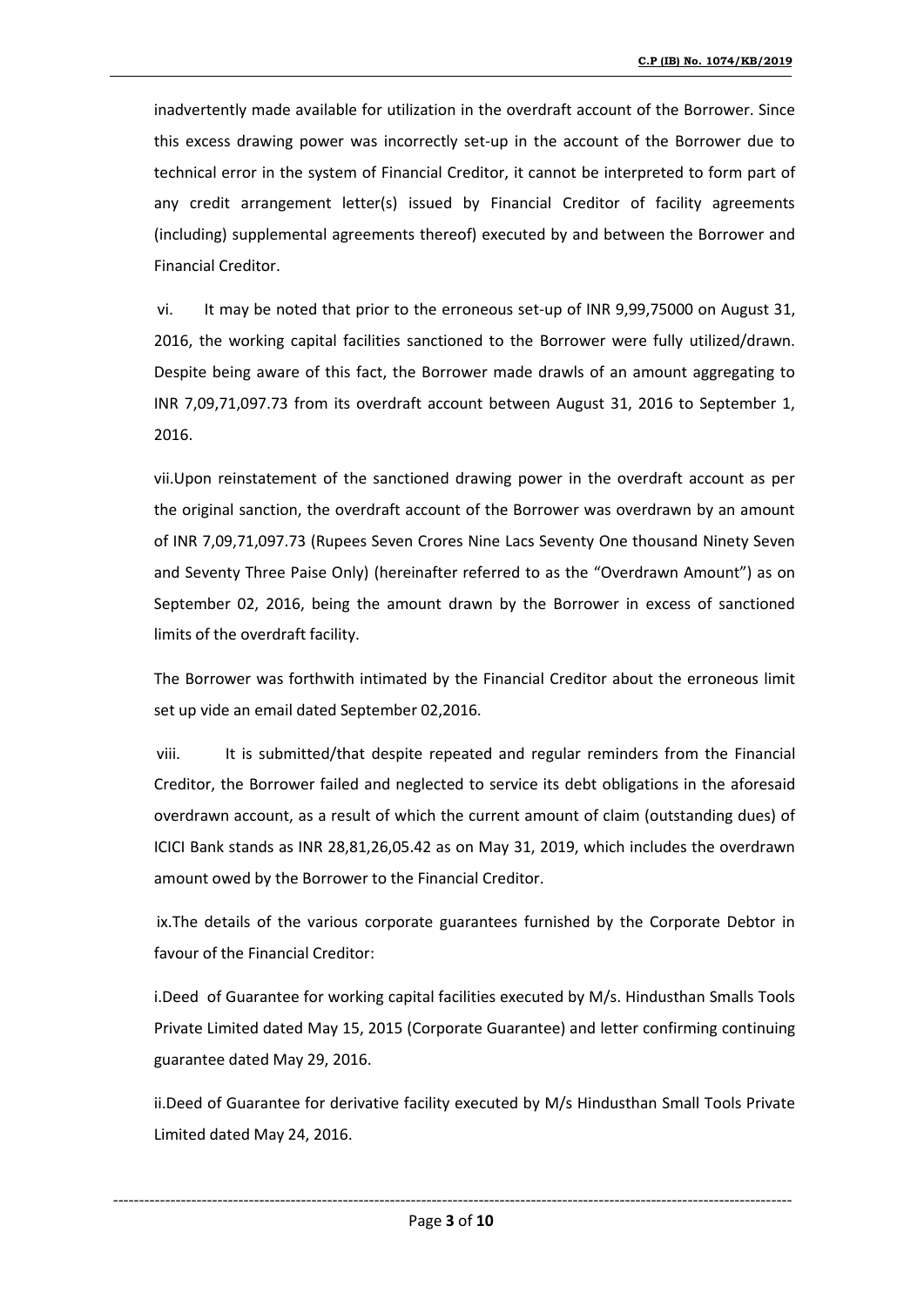x. The aforementioned corporate guarantees dated May 15, 2015 and May 24, 2016, along with the confirmation dated May 29, 2016 are hereinafter collectively referred to as the "Hindusthan Small Tools Pvt Ltd Corporate Guarantees")

The Hindusthan Small Tools Pvt Ltd Corporate Guarantees have been annexed herewith and are a part of "EXHIBIT-G" and is "EXHIBIT-H" respectively

xi. It is stated that the Financial Creditor recalled the aforesaid credit facilities vide Loan Recall Notice dated May 08, 2017 along with the addendum dated September 06, 2017 on account of the Borrower having failed to repay the amounts due and outstanding to the Financial Creditor. The Financial Creditor thereafter invoked the Hindusthan Small Tools Corporate Guarantees vide invocation letter dated May 12, 2017 along with the addendum dated September 06, 2017 and the Corporate Debtor failed to repay the amounts demanded in its capacity as a guarantor. Consequently, the amounts stated below became due and payable to the Financial Creditor from the Corporate Debtor.

As on May 31, 2019, the Borrower has failed to repay an amount aggregating to Rs. 28,81,26,056.42 (Rupees Twenty Eight crore eighty one lakhs twenty six thousand and fifty six and forty two paise only) due to the Financial Creditor.

In view of the aforesaid, as May 31, 2019 the Corporate Debtor is liable to pay an amount of Rs. 28,81,26,056.42 in itscapacity as the guarantor of aforesaid credit facilities.

xii. It is further submitted that the amount in default under the Overdraft Facilities as on May 31, 2019 by the Borrower was Rs. 28,81,26,056.41/- (Rupees Twenty Eight Crore Eighty One Lakhs Twenty Six Thousand and Fifty Six and Forty Two Paise Only) together with interest, default interest, future charges and commission. The details of the computation of amount and days of default have been annexed herewith at EXHIBIT "D".

On account of the aforementioned default by the Borrower, the Financial Creditor issued a letter of invocation dated May 12, 2017 along with the addendum dated September 06, 2017 invoking the Hindusthan Small Tools Corporate Guarantees furnished by the Corporate Debtor in favour of the Financial Creditor.

The Corporate Debtor thereby in its capacity as the Guarantor is in default for a total amount of Rs. 28,81,26,056.42 as on May 31, 2019.

4. In reply, it is stated on behalf of Corporate Debtor that the Corporate Debtor is not a borrower of credit facilities granted by the Financial Creditor. The Corporate Debtor stood as a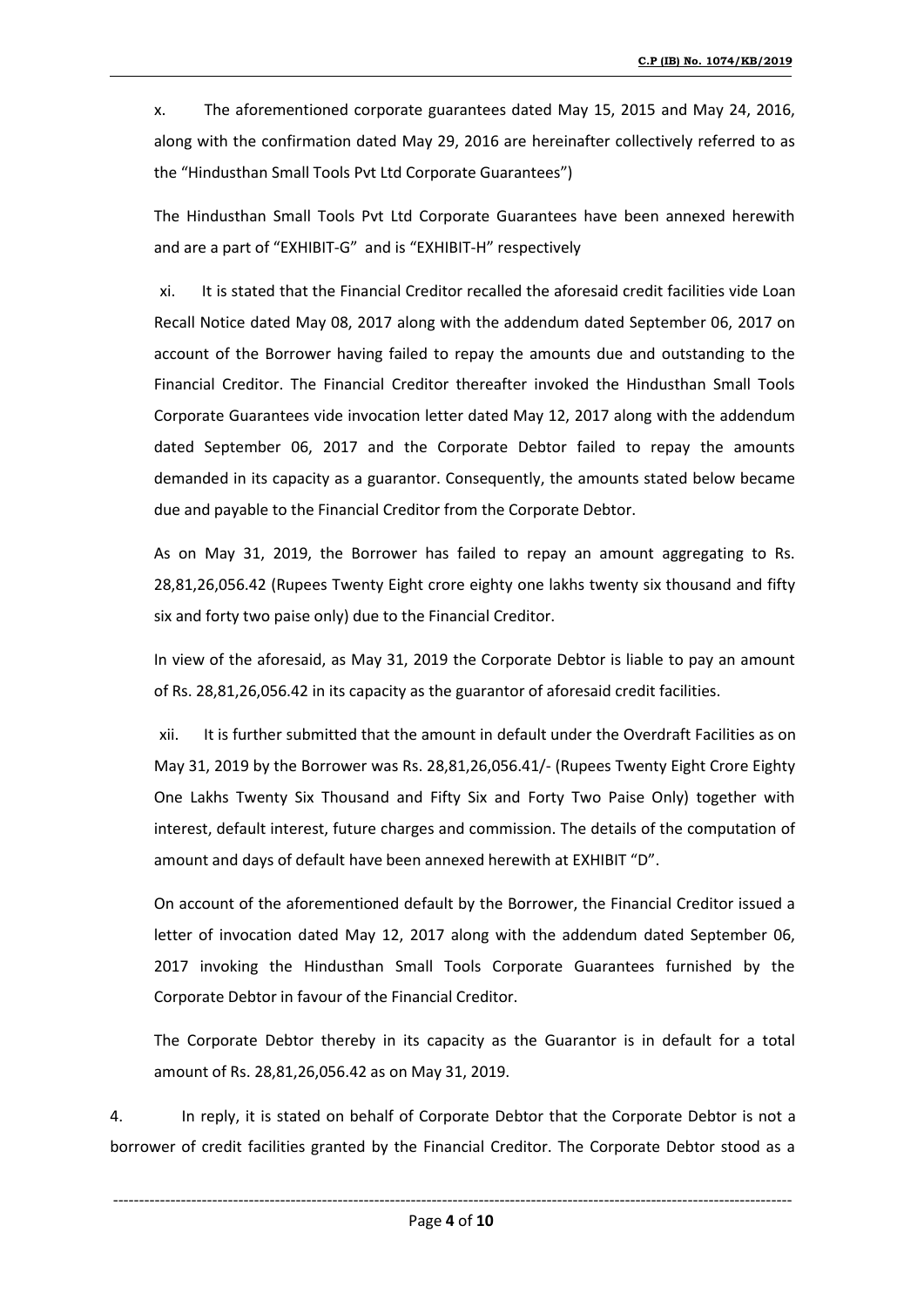guarantor to the credit facilities provided by Financial Creditor to one Eastern Gases Limited. It is also an admitted position that the borrower being Eastern Gases Limited is now in liquidation pursuant to orders passed by this Tribunal. Initially by an order dated November 8, 2017 an application under Section 7 of the Code being C.P.(I.B.) No. 482/KB2017 was admitted and Resolution Professional was appointed. Thereafter, by order dated august 21,2018 this Tribunal started process of liquidation of the borrowers being Eastern Gases Ltd. The liquidation process is continuing as of today. Copies of orders dated November 8, 2017 and August 21, 2018 are annexed herewith and marked with the letter "R1".

5. In view of the admission of the aforesaid application against the borrower the present application is not maintainable. It is pertinent to mention that both the applications under Section 7 of the IBC, Code 2016 are in verbatim claiming the exact same claim.

6. In addition thereto prior to execution of guarantee by the Corporate Debtor in favour of the Financial Creditor on behalf of the borrower, the borrower executed a counter guarantee of Rs. 13,05,00,000/- in favour of the Corporate Debtor on May 24, 2016. Thus the Corporate Debtor is entitled to a sum of Rs.13,05,00,000/- in favour of the Corporate Debtor on May 24, 2016. Thus the Corporate Debtor is entitled to a sum of Rs. 13,05,00,000/- from the borrower.

7. During the course of arguments and as is borne out from the application under Section 7, the Financial Creditor has stated that over and above the aforesaid limits constituting the facilities duly sanctioned and granted to EGL, due to technical error, on August 31, 2016, an excess drawing power of the INR 9,99,75,000.00 (Rupees Nine Crores Ninety – Nine Lacs Seventy Five Thousand Only) was inadvertently made available for utilization in the overdraft account of the Borrower, Since this excess drawing power was incorrectly set-up in the account of the Borrower due to technical error in the system of Financial Creditor, it cannot be interpreted to form part of the any credit arrangement letter(s) issued by Financial Creditor or facility agreements (including supplemental agreements thereof) executed by and between the Borrower and Financial Creditor.

8. It is further stated that this amount was utilized/drawn by the borrower. The Ld. Senior Counsel has referred to deed of guarantee executed between the Financial Creditor and the guarantor and stated that the guarantor is also liable for the above referred amount of Rs. 9,99,75,000/- erroneously credited in the account of the borrower and utilized by the borrower.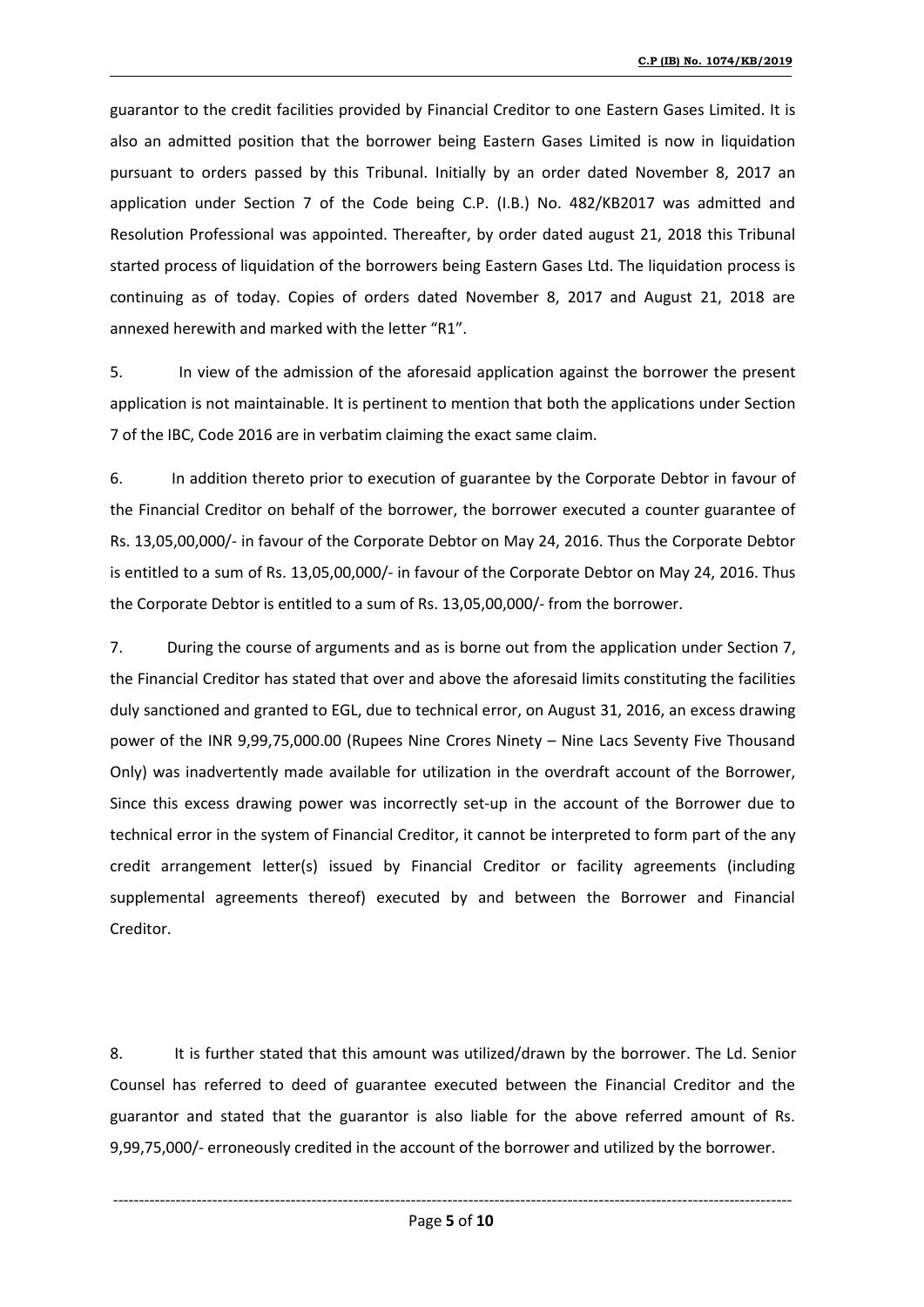9. It is further stated by the Ld. Senior Counsel that the guarantor is unconditionally and absolutely liable for this amount also and therefore the present application under Section 7 has been filed against the guarantor.

We have considered the respective submissions of the Ld. Counsel for both the parties and observed as under.

In the written notice filed by the Financial Creditor it has been stated that it is correct that the Financial Creditor granted credit facilities to the borrower as disclosed. It is also correct that the credit facilities to the tune of Rs. 11,95,00,000/- was granted in favour of the borrower. It is also correct that the working capital demand loan was also sanctioned thereafter credit facilities was also renewed. It is also not in dispute that the Corporate Debtor stood as guarantor upto credit facility provided till May 24, 2016.

10. However, allegedly, by mistake after disbursement of credit facility and renewal of corporate guarantee as aforesaid, on  $31<sup>s</sup>$  May, 2016 the Financial Creditor owing to an alleged technical error provided overdraft credit facilities of Rs.9,99,75,000/- in favour of the borrower. Such incident was not known to the guarantor being the Debtors. The borrower, however utilized Rs. 7,09,71,097/- facility provided erroneously as alleged, to it. The disbursal of erroneous facility and utilization thereof was not known to the Corporate Debtor herein. The Corporate Debtor's liability is therefore restricted to the amount of credit facilities provided to the borrower as the same was beyond credit facility and beyond binding agreement between the parties.

11. From the facts stated hereinabove and after perusal of the documents of the record we find that the Financial Creditor had sanctioned overdraft facility to the borrower namely Eastern Gases Limited which is now under liquidation. The aggregate of total amount overdraft facility claim of Rs. 28,81,26,056.42/- together with interest, default interest, future charges and commission.

12. It is also borne out from record as mentioned above it was due to technical error on  $31<sup>*</sup>$  August 2016 an excess amount of Rs. 9,99,75,000/- was inadvertently made available in the account of the borrower and it was used by the borrower (Page 9 of the Petition), that the guarantee was given by the Corporate Debtor herein this petition for an amount of Rs. 13,05,00,000/-. It is also a matter on record the Financial Creditor issued letter dated  $14<sup>th</sup>$  September 2017 to the Corporate Debtor under Section 13(2) of Securitisation and Reconstruction of Financial Assets and Enforcement of Security Interest (SARFAESI), Act 2002.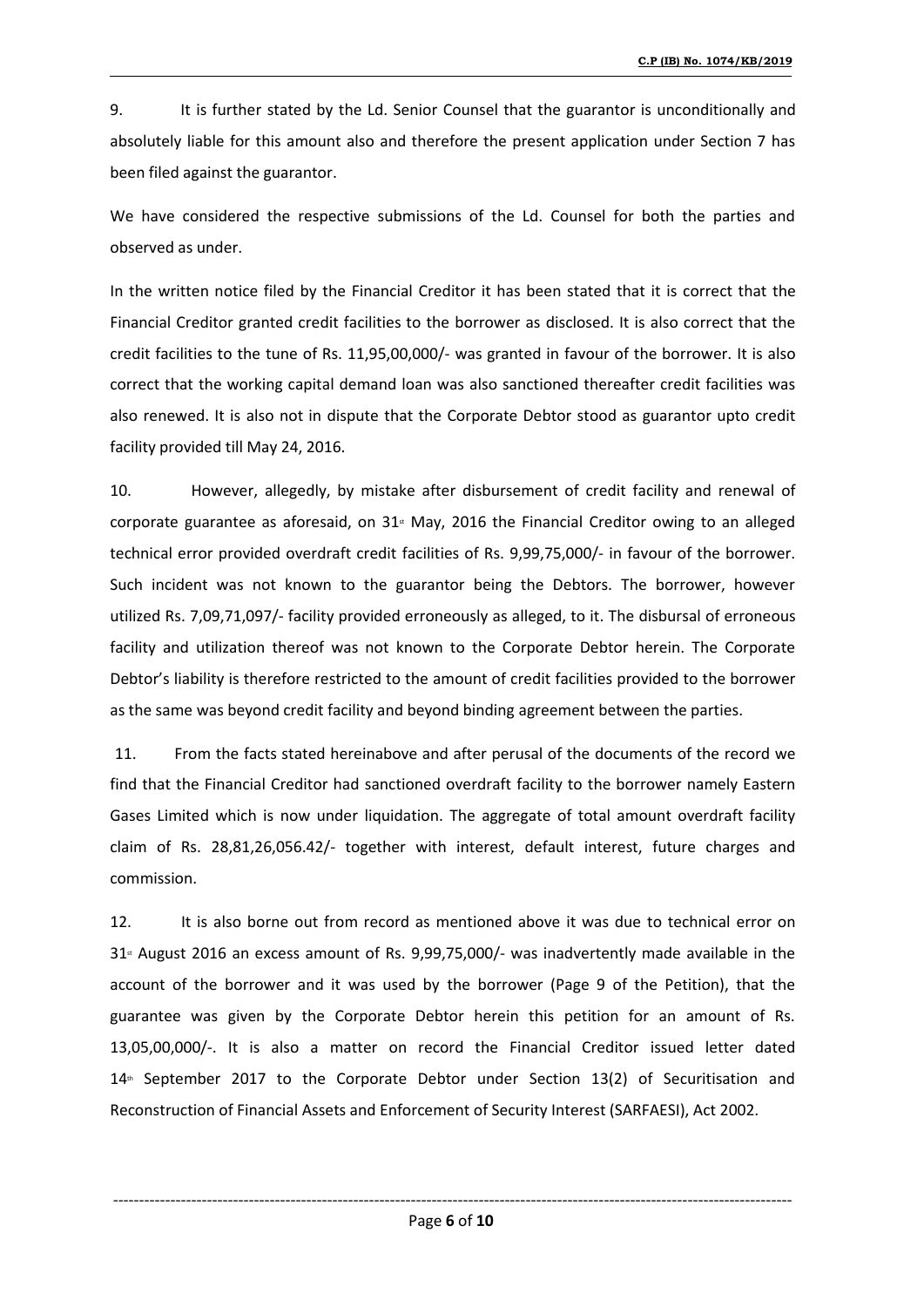13. From the facts stated hereinabove and the records referred thereto we are of the considered opinion ;

i.The liability of the guarantor, Corporate Debtor herein this application cannot be extended to the amount of Rs. 9,99,75,000/- which according to the Financial Creditor/Applicant herein which was inadvertently put into the account of the borrower.

ii.The liability of the guarantor is limited to the extent of amount for which the CIRP was initiated against the borrower.

14. In the present petition the claim has been made by the Financial Creditor to the tune of Rs. 28,81,26,056.42/- which includes the amount of Rs. 9,99,75,000/- transferred into the account of the borrower admittedly due to error/inadvertence and also not with the consent of the guarantor. During the course of the arguments the Ld. Senior Counsel for the applicant bank submitted that the present application may be allowed to the extent of the amount of Rs. 13,05,00,000/-

15. In the argument on behalf of the Corporate Debtor, it has been stated that during the course of the hearing the Learned Counsel appearing on behalf of the Financial Creditor admitted that the guarantee was only for a sum of Rs.13,05,00,000/- and not Rs.28,81,26,056.42 as alleged in the petition. It is an admitted fact that the petition has been filed on the basis of inflated claim knowingly and as such the petition is liable to be rejected with costs.

16. The National Company Law Tribunal Rule 2(19), reproduced herein after, define pleadings as under:-

> *" 19. "Pleadings" means and includes application including interlocutory application, petition, appeal, revision, reply, rejoinder, statement, counter claim, additional statement supplementing the original application and reply statement under these rules and as may be permitted by the Tribunal".*

17. Rule 11 givesinherent powers to this Tribunal, and which reads as under:-

*" 11. Inherent Powers- Nothing in these rules shallbe deemed to limit or otherwise affectthe inherent powers of the Tribunal to make such orders as may be necessary for meeting the ends of justice or to prevent abuse of the process of the Tribunal".*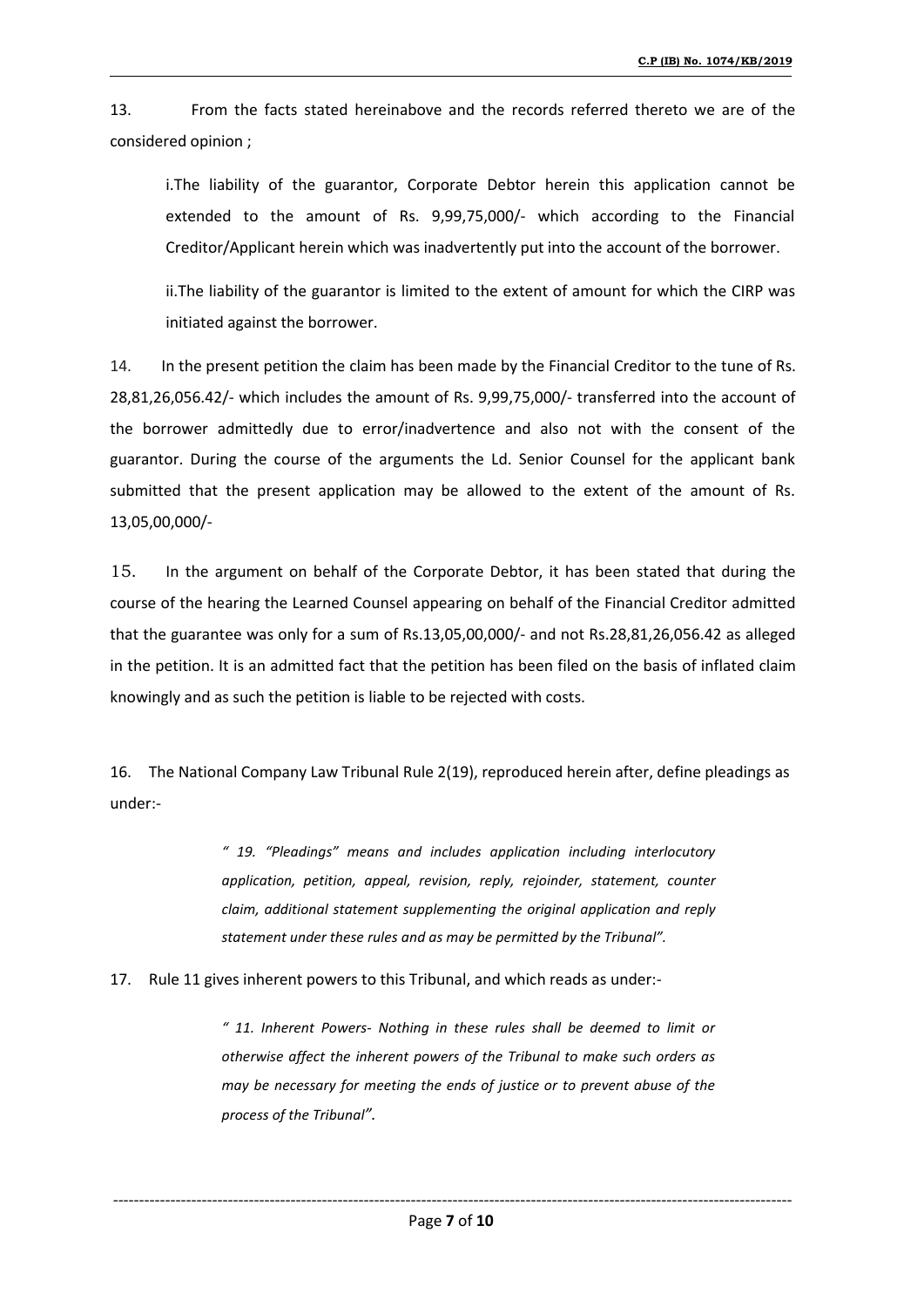18. We deem it fit to exercise the inherent powers and admit this petition to the extent of amount i.e. Rs.15,76,26,056.42 which is above the thresh-hold limit for filling this application and reject this petition for the rest of the amount of alleged default of Rs INR 9,99,75000… as the same could not be included in the default amount for the reasons stated hereinabove.

19. The Financial Creditor has suggested the name of **Mr. Kuldip Verma,** as the IRP, in case the order of admission is passed in the present case. He has also filed Form 2, addressing the NCLT, Kolkata Bench that he agrees to accept the appointment as the IRP, if an order admitting the petition is passed. He also affirmed that there are no disciplinary proceedings pending against her with the Board or Indian Institute of Insolvency Professional ICAI.

20. The application is complete in all respects.

21. Having gone through and considered the pleadings and documents placed on record by both the parties, we consider it to be a fit case for admission of the present petition, and initiation of CIRP against the Corporate Debtor. We therefore pass following orders:-

### **O R D E R S**

*i.*The application filed by the Financial Creditor under Section 7 of the Insolvency & Bankruptcy Code, 2016 for initiating corporate Insolvency Resolution Process against the Corporate Debtor is hereby *admitted to the extentas indicated above.*

ii.We hereby declare a moratorium and public announcement in accordance with Sections 13 and 15 of the I & B Code,2016.

iii.Moratorium is declared for the purpose referred to in Section 14 of the Insolvency  $\&$ Bankruptcy Code, 2016. The I.R.P shall cause a public announcement of the initiation of Corporate Insolvency Resolution Process and call for the submission of claims under sub-Section (1) of Section 15 of Insolvency & Bankruptcy Code, 2016 shall be made immediately.

iv.Moratorium under Section 14 of the Insolvency & Bankruptcy Code, 2016 prohibits the following:

a. The institution of suits of continuation of pending suits or proceedings against the corporate Debtor including execution of any judgment, decree or order in any court of law, tribunal, arbitration panel or other authority;

b. Transferring, encumbering, alienating or disposing of by the Corporate Debtor any of its assets or any legal right or beneficial interest therein;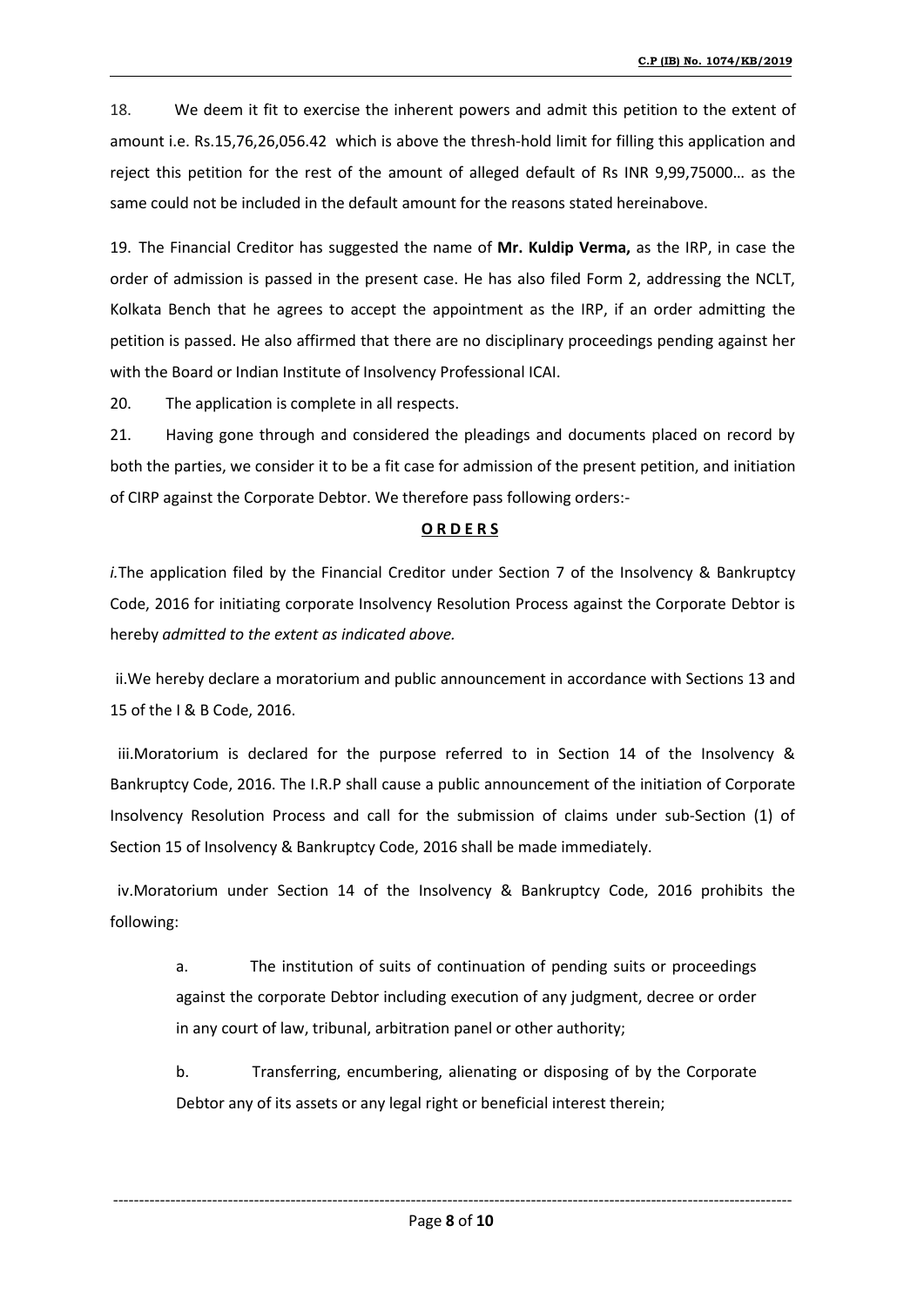c. Any action to foreclose, recover or enforce any security interest created by the Corporate Debtor in respect of its property including any action under the Securitisation and Reconstruction of Financial Assets and Enforcement of Security Interest Act, 2002 (52 of 2002);

v.The supply of essential goods or services rendered to the corporate debtor as may be specified shall not be terminated, suspended, or interrupted during the moratorium period.

vi.The provisions of sub-Section (1) shall not apply to such transactions as may be notified by the Central Government in consultation with any financial sector regulator.

vii.The order of moratorium shall have effect from the date of admission till the completion of the Corporate Insolvency Resolution Process.

viii.Provided that where at any time during the Corporate Insolvency Resolution Process period, if the Adjudicating Authority approves the resolution plan under sub-Section (1) of Section 31 or passes an order for liquidation of the Corporate Debtor under Section 33, the moratorium shall cease to have effect from the date of such approval or liquidation order, as the case may be.

ix.Mr. Kuldip Verma, IRP, registered with Insolvency and Bankruptcy Board of India having Registration No.**IBBI/IPA-001/IP-P00014/2016-17/10038, Email ID- kuverma@gmail.com** is hereby appointed as Interim Resolution Professional for ascertaining the particulars of creditors and convening a Committee or Creditors for evolving a resolution plan subject to production or written consent within one week from the date of receipt of this order.<br>x.The Interim Resolution Professional should convene a meeting of the Committee of Creditors

and submit the resolution passed by the Committee of Creditors and shall identify the prospective Resolution Applicant within 105 days from the Insolvency commencement date.

xi.The Financial Creditor/Applicant is directed to deposit **Rs. 5,00,000**/- **(Five Lakhs)** appointed hereinabove within three days from this order. IRP can claim the preliminary expenses and fees subject to the approval by the CoC and after constitution of CoC.

xii.Registry is hereby directed to communicate the order to the Financial Creditor, the Corporate Debtor, the I.R.P. and the jurisdictional Registrar of Companies by Speed Post as well as through email.

xiii.List the matter on **22/03/2022** for the filing of the Progress Report.